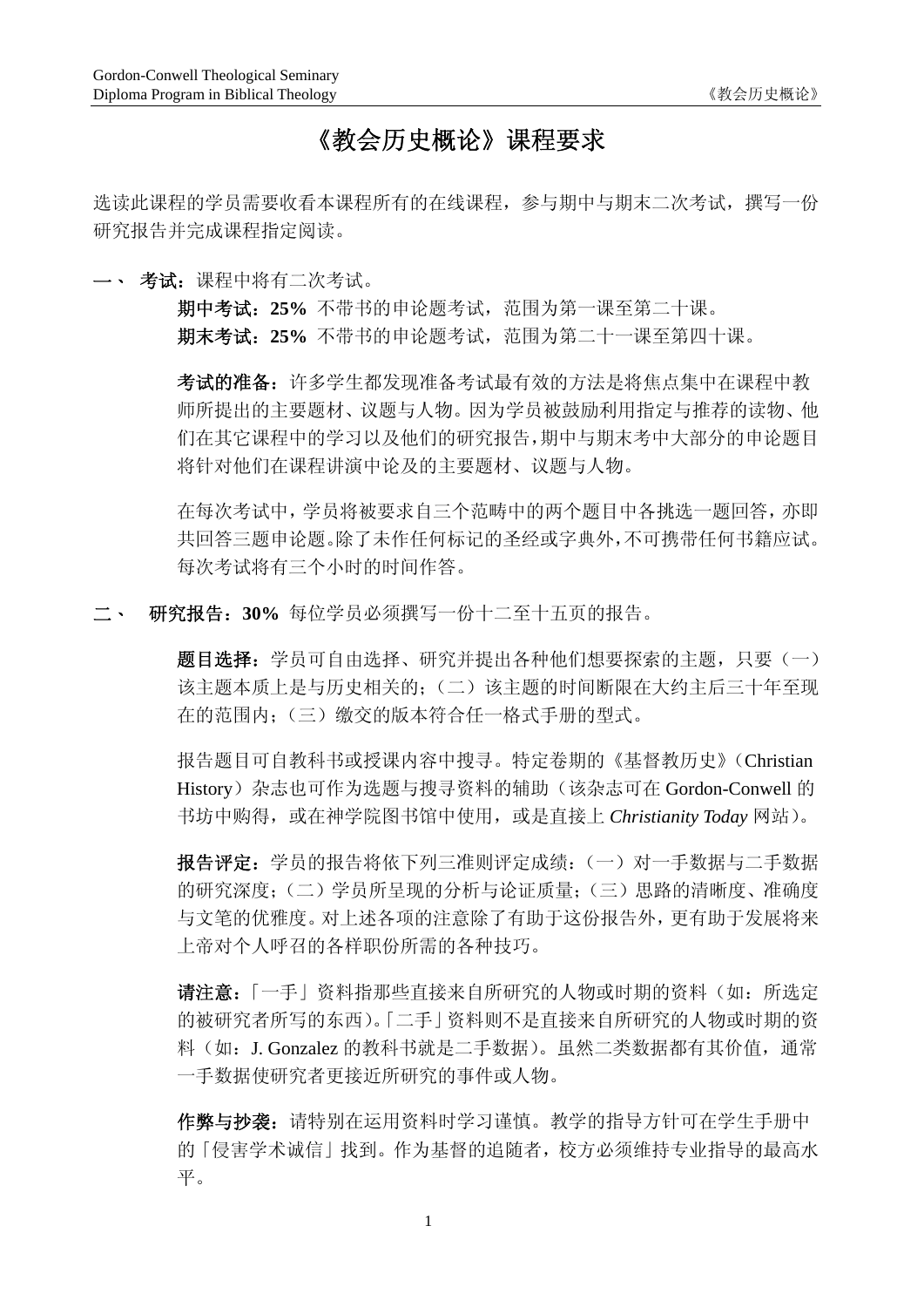三、 指定阅读:**10%** 学员应完成阅读本课程指定的教科书。阅读进度成绩将以如下方式 计算:

| 100%        |   | A             |
|-------------|---|---------------|
| $95 - 99%$  | → | $A -$         |
| $90 - 94\%$ | → | $B+$          |
| $85 - 89%$  | → | B             |
| 80 - 84%    | → | $R -$         |
| $75 - 79\%$ | → | C+            |
| $70 - 74%$  | → | $\mathcal{C}$ |
| $65 - 69%$  | → | $C =$         |
| $60 - 64\%$ | → | $D+$          |
| $55 - 59\%$ |   | D             |
| $50 - 54\%$ |   | $D -$         |
| 50%以下       | → | F.            |
| 略读者不予计分     |   |               |

## 指定教科书:

- 1. 海外地区:Williston Walker 《基督教会史》(基督教文艺出版社 1992); 或 Tim Dowley 陶理主编《基督教两千年史》(香港海天书楼)。
	- 中国地区: Williston Walker 华尔克《基督教会史》(中国社会科学 1979); 或 Bruce L. Shelley《基督教会史》第 3 版 (2012 年 5 月) 上海人 民出版社出版。
- 2. 海外地区:布恒瑞著,郭凤卓译《初期基督教会简史》(真道之声出版社) 中国地区:比尔麦尔《古代基督教史》(宗教文化 2009) 或 G. R. Evans 《中世纪的信仰》 (北大出版社, 2005) 或 徐怀启《古代基督教史》(华东师范 1988);

## 参考书:

- 陶理主编《基督教二千年史》海天书楼出版
- 布恒瑞著,郭凤卓译《初期基督教会简史》宣道出版社

#### 通论性教会历史教科书:

- . Cairns, Earle E. *Christianity Through the Centuries: A History of the Christian Church*. Grand Rapids, MI: Zondervan Publishing House, 1954, 1981.
- . Hastings, Adrian, ed. *A World History of Christianity*. Grand Rapids, MI: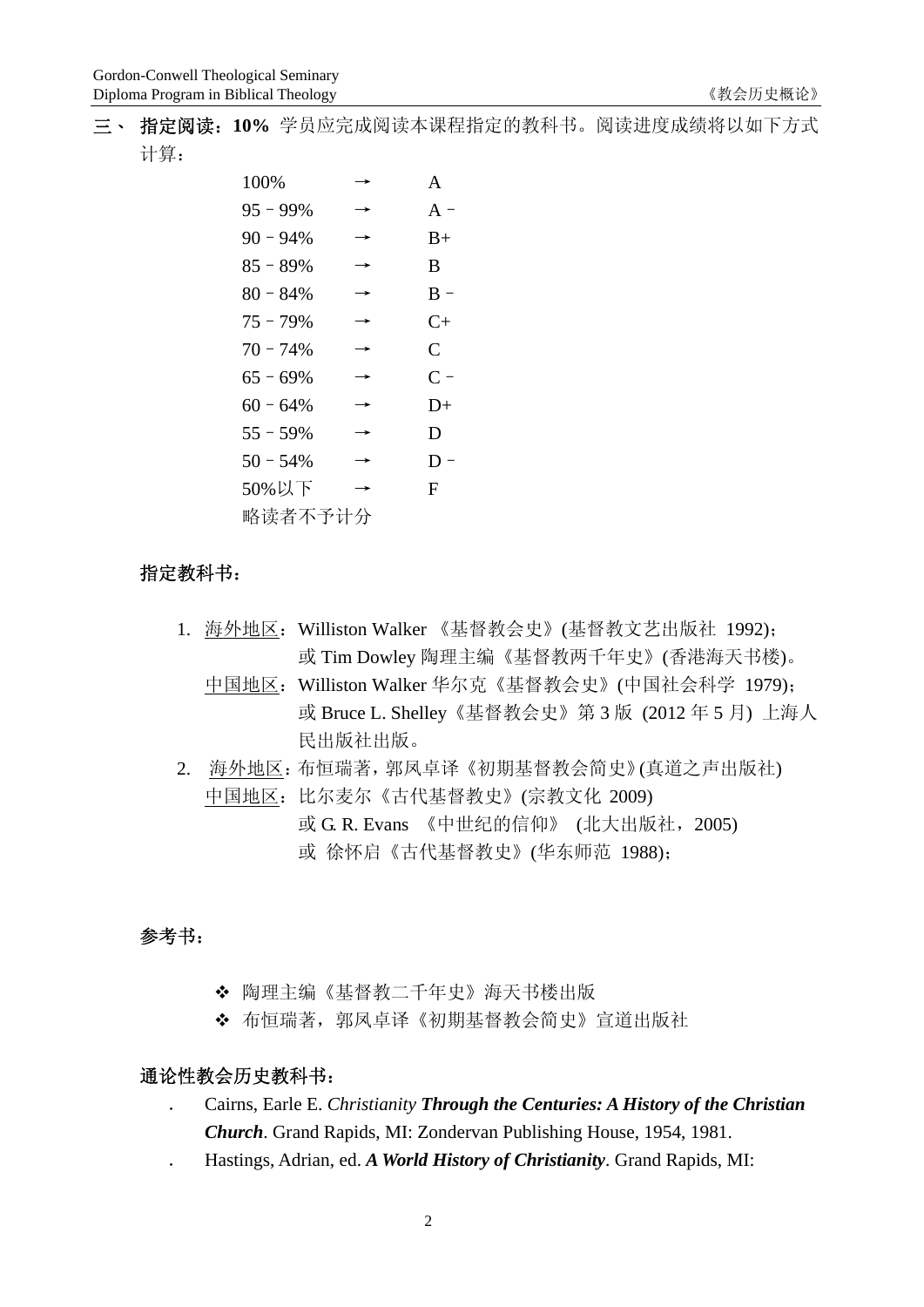William B. Eerdmans Publishing Company, 1999

- . Latourette, Kenneth Scott. *A History of Christianity*. 全二册(Harper & Row 或 Hendrickson 的版本均可)
- . Shelley, Bruce L. *Church History in Plain Language*. Dallas: Word Publishing, 1996,  $2<sup>nd</sup>$  edition.

# 早期教会教父著作集:

- . Holmes, Michael W. ed. *The Apostolic Fathers: Greek Texts and English Translations*. Grand Rapids, MI: Baker Books, 1999.
- . Richardson, Cyril C. *Early Christian Fathers*. New York: Simon and Schuster, 1996.
- 请注意:有些学员觉得,在课程中若得参考教会历史年表,以与教会内外所发生的 运动与事件作联结是有益的。在此推荐下列著作中的时间表(非必须)。
	- . Kie, Donald W. *Church History at a Glance*. Elmhurst, IL: Keydon Charts.
	- . McManners, John, ed. *The Oxford Illustrated History of Christianity*. Oxford: Oxford University Press, 1990. 页 686–704(可参 John McManners 编。《牛津 基督教史(插图本)》。香港:牛津大学出版社,1990。页 569–594)。
	- . Dowley, Tim, ed. *Eerdman's Handbook to the History of Christianity*. Grand Rapids, MI: WM. B. Eerdmans Publishing Co., 1977. 页 22–23。也请参书中特 定时期的各章中所附年表。
	- . Cairns, Earle E. *Christianity Through the Centuries: A History of the Christian Church*. Grand Rapids, MI: Zondervan Publishing House, 1954, 1981. 页24–25。
	- . Shelley, Bruce L. *Church History in Plain Language*. Dallas: Word Publishing, 1996. 2<sup>nd</sup> edition. 参书中特定时期的各章中所附年表。

# 四、 互动 **10%**

- **i.** 互动要求的目的是,鼓励同学互相彼此之间,以及与课程的导师,大家可以有 互动,来提高远距教学的效能。
- **ii.** Gordon-Conwell 神学院身为 Association of Theological Schools 的成员之一, 明白 远距教学需要互动的价值,并遵从 ATS 所鉴定的设定标准,包括将互动设定为 任何想要从修读远距教学课程来获得学分者必须进行的事项。
- **iii.** 互动要求有三种达成的方式:
	- **1.** 课程讨论:跟其它同学及导师对话。内容不拘,可包括课程问题、心得、经 验、见证分享。
	- **2.** 议题讨论: 5% 每学期将有四个议题讨论,每题将有四个星期讨论时间。课 程导师会将讨论议题贴出来,你必须参与每个议题讨论。这些问题是设计来 鼓励你分析、综合,并应用你在课程中所学得的。
	- **3.** 作业: 5% 每学期将有四个作业,请按学习进度缴交。